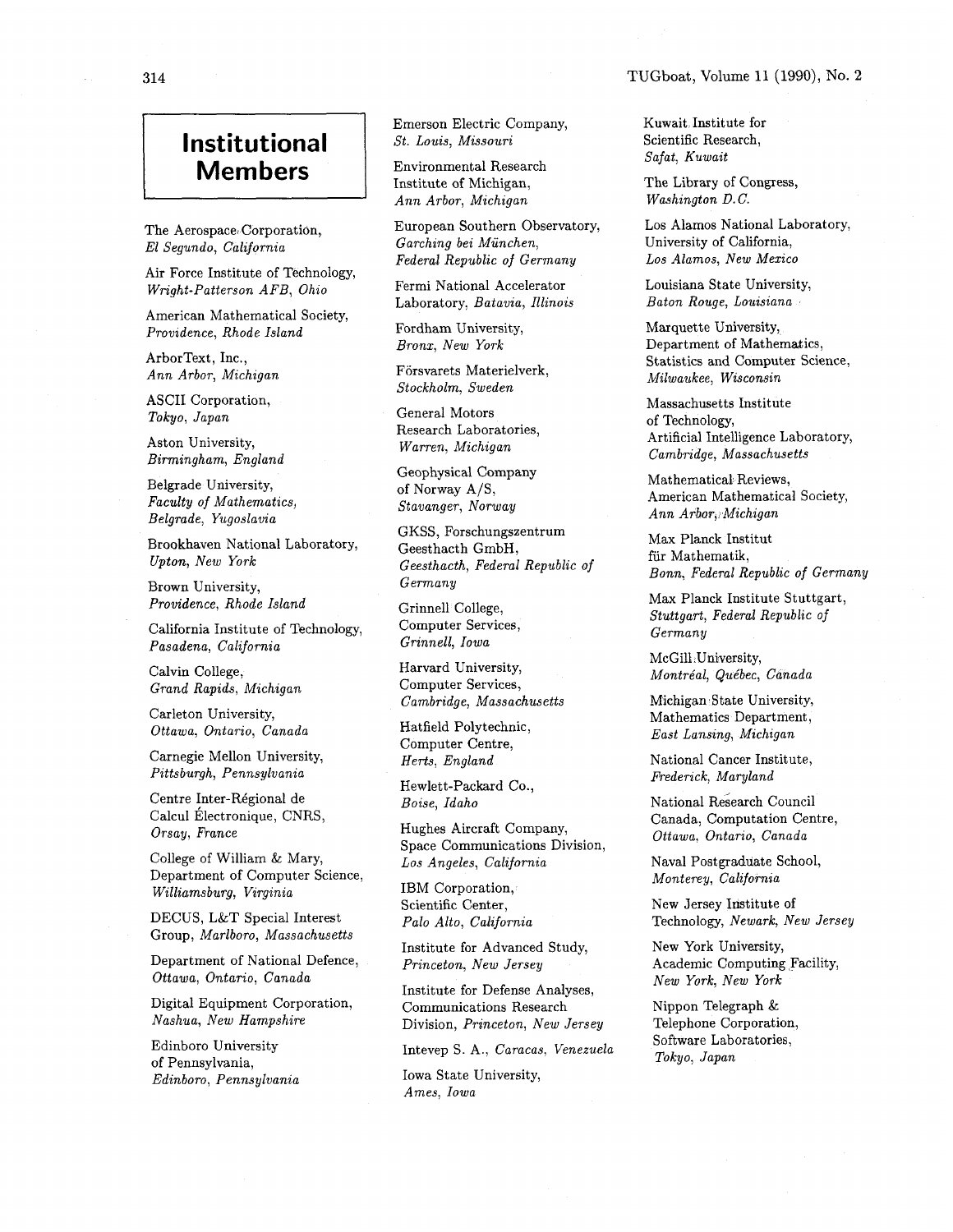Northeastern University, Academic Computing Services, Boston, Massachusetts

Norwegian Pulp & Paper Research Institute, Oslo, Norway

Pennsylvania State University, Computation Center, University Park, Pennsylvania

Personal TFX, Incorporated, Mill Valley, California

Princeton University, Princeton, New Jersey

Promis Systems Corporation, Toronto, Ontario, Canada

Peter Isaacson Publications, Victoria, Australia

Purdue University, West Lafayette, Indiana

Queens College, Flushing, New York

RE/SPEC, Inc., Rapid City, South Dakota

Rice University, Department of Computer Science, Houston, Texas

Rogaland University, Stavanger, Norway

Ruhr Universitat Bochum, Rechenzentrum, Bochum, Federal Republic of Germany

Rutgers University, Hill Center, Piscataway, New Jersey

St. Albans School, Mount St. Alban, Washington, D. C.

Sandia National Laboratories, Albuquerque, New Mexico

SAS Institute, Cary, North Carolina

I. P. Sharp Associates, Palo Alto, California

Smithsonian Astrophysical Observatory, Computation Facility, Cambridge, Massachusetts

Software Research Associates, Tokyo, Japan

Sony Corporation, Atsugi, Japan

Space Telescope Science Institute, Baltimore, Maryland

Springer-Verlag, Heidelberg, Federal Republic of Germany

Stanford Linear Accelerator Center (SLAC), Stanford, California

Stanford University, Computer Science Department, Stanford, California

Stefan Ram, Programming and Trade, Berlin, Federal Republic of Germany

Syracuse University, Syracuse, New York

Talaris Systems, Inc., San Diego, California

TECOGRAF Software, Milan, Italy

Texas A & M University, Department of Computer Science, College Station, Texas

Texcel, Oslo, Norway

TRW, Inc., Redondo Beach, California

Tufts University, Medford, Massachusetts

TV Guide, Radnor, Pennsylvania

TYX Corporation, Reston, Virginia

UNI-C, Aarhus, Denmark

Universidad Sevilla, Sevilla, Spain

Universidade de Coimbra, Coimbra, Portugal

Universita degli Studi Milano, Istituto di Cibernetica, Milan, Italy

University College, Cork, Ireland

University of Alabama, Tuscaloosa, Alabama

University of British Columbia, Computing Centre, Vancouver, British Columbia, Canada

University of British Columbia, Mathematics Department, Vancouver, British Columbia, Canada

University of Calgary, Calgary, Alberta, Canada

University of California, Division of Library Automation, Oakland, California

University of California, Berkeley, Computer Science Division, Berkeley, California

University of California, Berkeley, Space Astrophysics Group, Berkeley, California

University of California, Irvine, Department of Mathematics, Irvine, California

University of California, Irvine, Information & Computer Science, Irvine, California

University of California, Los Angeles, Computer Science Department Archives, Los Angeles, California

University of California, San Diego, La Jolla, California

University of Canterbury, Christchurch, New Zealand

University of Chicago, Computing Organizations, Chicago, Illinois

University of Chicago, Chicago, Illinois

University of Crete, Institute of Computer Science, Heraklio, Crete, Greece

University of Delaware, Newark, Delaware

University of Exeter, Computer Unit, Exeter, Devon, England

University of Glasgow, Department of Computing Science, Glasgow, Scotland